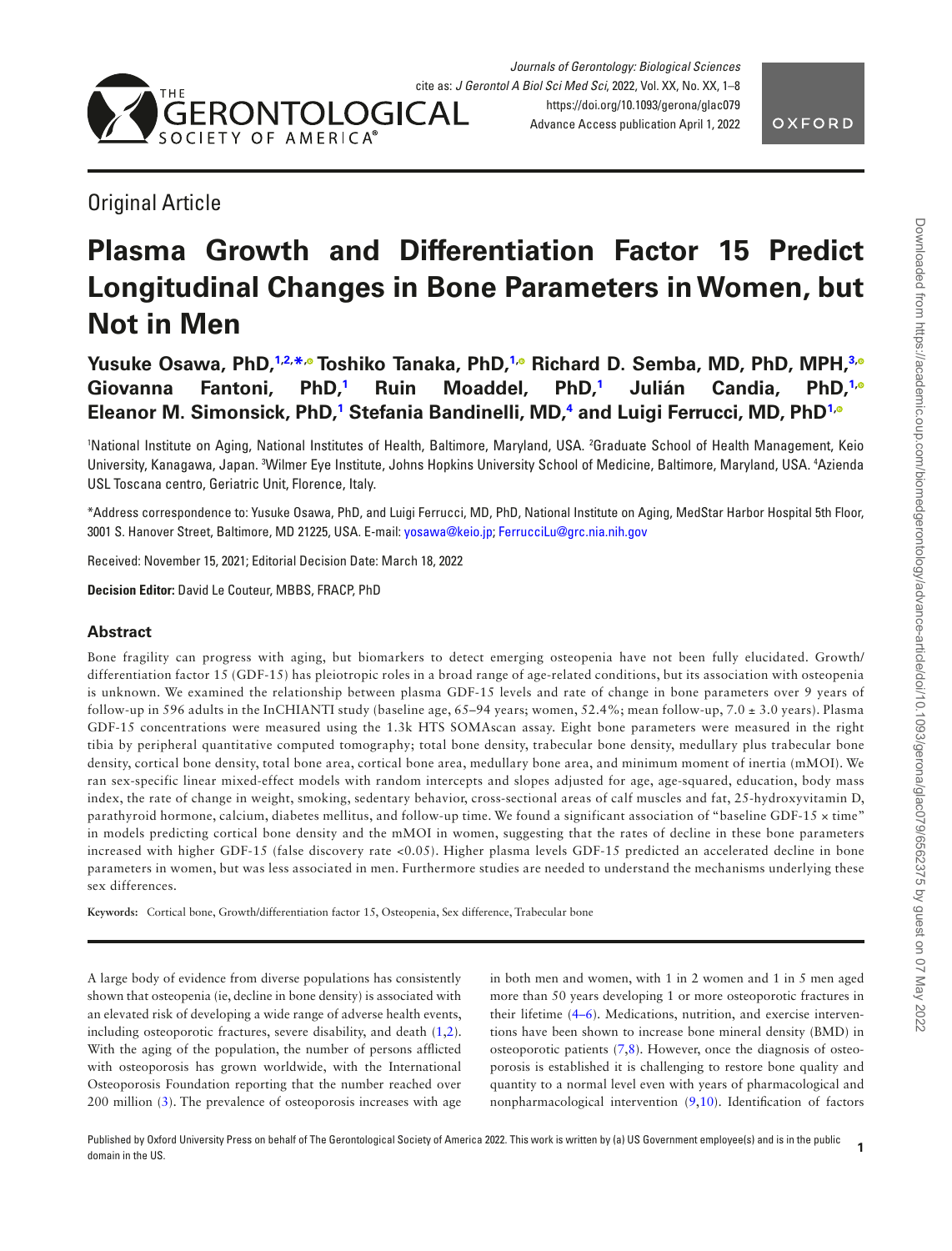associated with osteoporosis and the risk of developing osteoporosis could provide insight towards developing effective new treatments.

Fibroblast growth factor and transforming growth factor (TGF)-β were found to reduce bone loss in experimental animal models of osteoporosis, and reduced expression of TGF-β in bone was found in several animal models of osteopenia [\(11](#page-6-9)).

<span id="page-1-3"></span>Growth/differentiation factor 15 (GDF-15) is a 25 kDa protein coded by *GDF15* on chromosome 19(p13.11). It is distantly related to the TGF-β superfamily that is highly expressed in response to tissue injury in the liver, kidneys, and heart ([12](#page-6-10)). GDF-15 is a core member of the senescence-associated secretory phenotype (SASP) and considered a marker of systemic energy homeostasis [\(13\)](#page-6-11). The pleiotropic biological roles of GDF-15 are still controversial, particularly its regulatory role in infammation ([12](#page-6-10)[,14](#page-6-12),[15\)](#page-6-13). Our previous study showed that higher plasma GDF-15 levels were associated with chronological age and predicted mobility disability over 9 years of follow-up ([16,](#page-6-14)[17](#page-6-15)). This suggests that GDF-15 plays a role in conditions that have a negative impact on mobility, such as degradation of muscle, bone, and joints. Whether GDF-15 plays a role in the development of bone tissue pathology has not been fully elucidated. GDF-15 is secreted by osteocytes under hypoxic conditions and circulating GDF-15 levels positively correlate with osteoclast activity markers, but negatively correlate with osteoblast activity markers in vitro ([18](#page-6-16)[,19](#page-6-17)). Crosssectional studies demonstrated a negative association between serum GDF-15 and lumbar spine, femoral neck, and total hip BMD in postmenopausal Asian women, but longitudinal studies are lacking ([20](#page-6-18)[,21](#page-6-19)).

<span id="page-1-11"></span><span id="page-1-10"></span>BMD is generally measured at the femoral neck or spine using dual-energy X-ray absorptiometry (DXA). However, BMD measurements by DXA have several limitations ([22](#page-6-20)[,23\)](#page-6-21): (a) BMD only provides 60% of variation in bone fragility [\(24](#page-6-22)); (b) mean values of BMD are based on 2-dimensional assessments (areal BMD) and are largely affected by bone size; (c) BMD does not differentiate among cortical, trabecular, and medullary bone; and (d) BMD measured by DXA is infuenced by soft tissues around the bone. Peripheral quantitative computed tomography (pQCT) overcomes most of these limitations in bone parameter assessment. It measures volumetric BMD in the appendicular skeleton, cross-sectional area of bones, and minimum moment of inertia (mMOI), indicating bone strength. Because it also detects relatively small changes in bone and soft tissue  $(25)$  $(25)$ , pQCT may help strengthen our understanding of longitudinal changes in the appendicular skeleton. Epidemiological studies with pQCT have demonstrated that age-related bone loss is heterogeneous among different bone tissues such as cortical and trabecular bone and is also quite different between women and men ([22\)](#page-6-20). Nevertheless, there are several important gaps in knowledge about the relationship between GDF-15 and bone tissue. First, no study has yet examined the association between GDF-15 and multiple bone parameters such as trabecular and cortical bones. Osteopenia progresses differently in different skeletal regions: early bone loss occurs in trabecular bone and later bone loss can be detected in cortical bone [\(26](#page-6-24),[27\)](#page-6-25). Assessment of multiple bone-related parameters may give greater insight into the mechanisms by which GDF-15 may be linked to age-related changes in bone. Second, no longitudinal study has examined the association of GDF-15 with bone parameters in either sex. Some risk factors for osteoporosis are sex-specifc, and it is therefore possible that GDF-15 identifes different longitudinal changes in bone parameters in men and women. We investigated

whether, independently of major confounders, plasma GDF-15 levels predict the rate of change in bone parameters over time, and whether the changes differ by sex in community-dwelling adults aged ≥65 years.

## <span id="page-1-1"></span>**Method**

#### Study Population and Design

<span id="page-1-18"></span><span id="page-1-7"></span><span id="page-1-6"></span><span id="page-1-5"></span><span id="page-1-4"></span><span id="page-1-2"></span>This longitudinal study used data from the Invecchiare in Chianti, "aging in the Chianti area" (InCHIANTI) study, a prospective cohort study aimed at investigating the aging process and identifying mechanisms that underlie decline in physical function and mobility with age ([28\)](#page-6-26). The InCHIANTI study measured bone-related parameters by pQCT at baseline, and at 3-year, 6-year, and 9-year follow-up visits (maximum, 4 visits). In our analysis, we selected 596 women and men ≥65 years (65–94 years; women, 52.4%) who were not taking hormonal or bisphosphonate therapy. We collected data on plasma GDF-15 and bone parameters as well as body mass index (BMI), years of education, smoking status, physical activity level, cross-sectional areas of calf muscles and fat, selected serum biomarkers, and disease status at the baseline visit [\(Figure 1\)](#page-1-0). Mean follow-up was  $7.0 \pm 3.0$  vears. The total number of observations (person-visits) was 2 383 (1 247 for women and 1 136 for men). The study protocols complied with the Declaration of Helsinki and were approved by the Italian National Institute of Research and Care on Aging Ethical Committee, Ancona (Baseline, protocol #14/CE, February 28, 2000) and by the Local Ethical Committee at Azienda Sanitaria of Florence (follow up, protocol #5/04, May 12, 2004).

<span id="page-1-15"></span><span id="page-1-14"></span><span id="page-1-13"></span><span id="page-1-12"></span><span id="page-1-9"></span><span id="page-1-8"></span>

<span id="page-1-17"></span><span id="page-1-16"></span><span id="page-1-0"></span>**Figure 1.** Flow diagram of included and excluded participants. GDF-15 = growth and differentiation factor 15; InCHIANTI = aging in the Chianti area; pQCT = peripheral quantitative computed tomography.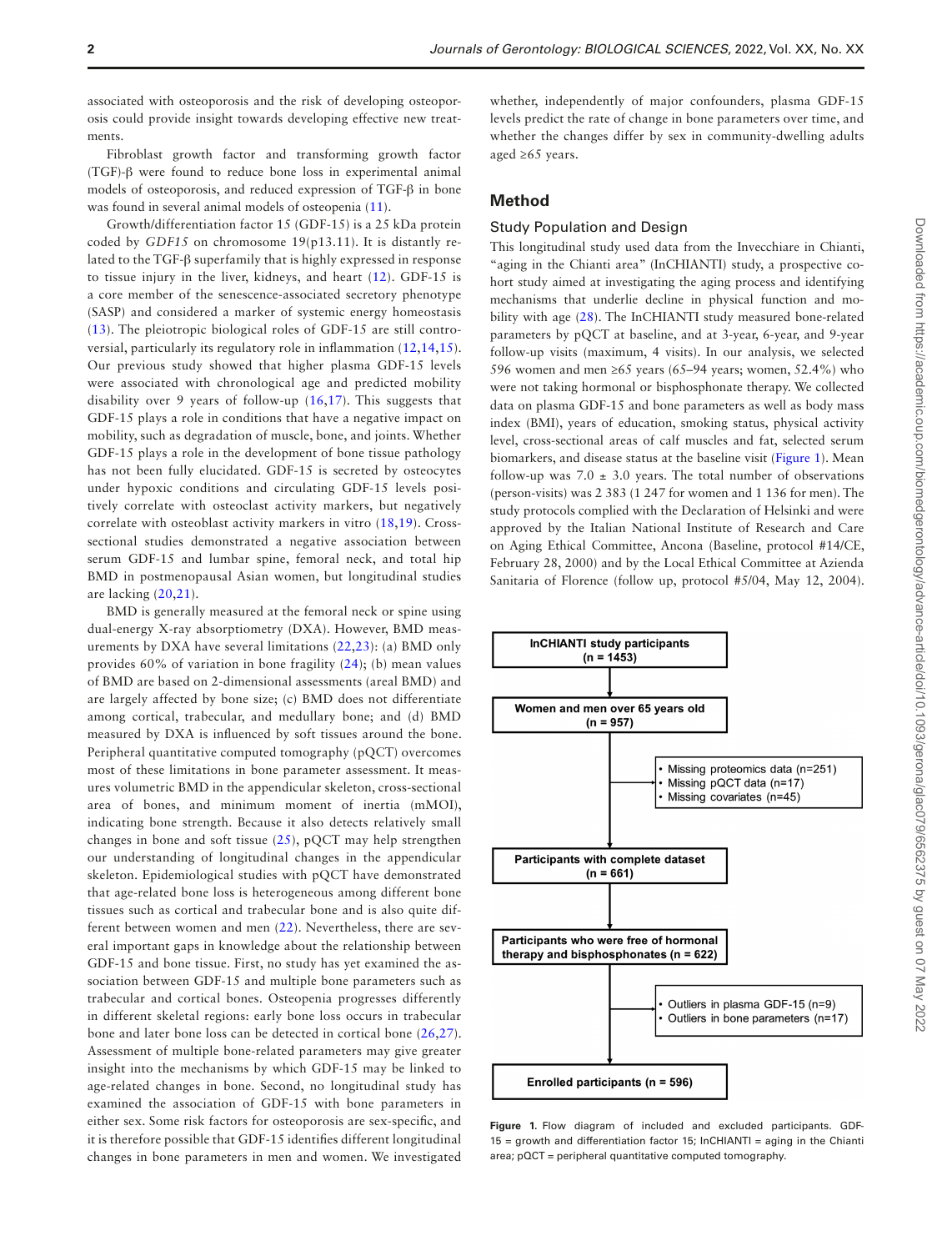Written informed consent was obtained from all participants after an extensive description of the study.

#### Measurement of Plasma GDF-15

Blood samples for GDF-15 were collected in the early morning after an overnight fast. All samples were stored at 4°C, centrifuged within 4 h, then immediately divided into aliquots and frozen at −80°C. We measured plasma GDF-15 at baseline using the 1.3k HTS SOMAscan assay (SomaLogic, Inc., Boulder, CO) [\(29](#page-6-27)[,30](#page-7-0)). GDF-15 was expressed in relative fuorescence units (RFU) and was normalized according to the Trans-NIH Center for Human Immunology, Autoimmunity, and Infammation pipeline. Data normalization procedures have been de-scribed elsewhere ([29\)](#page-6-27). The overall technical variability of the assay is low (median intraplate coefficient of variation [CV] in the 3%-4% range). Our group has previously examined the correlation between 2 plasma GDF-15 levels using an aptamer-based assay and ELISA  $(r = 0.82)$  ([16\)](#page-6-14). We excluded GDF-15 data above/below 3 standard deviations (*SD*) from the mean value as outliers.

#### Bone Parameters

In the InCHANTI study, pQCT (XCT 2000, Stratec Medizintechnik, Pforzheim, Germany) was used to measure bone parameters of the right tibia. Detailed testing procedures have been previously reported [\(22](#page-6-20)). The length of the tibia was measured as the distance from the medial knee joint cleft to the medial malleolus. Standard transverse scans were obtained at 4% (proximal), 38%, and 66% (from the distal end) points along the tibial length. The image data were analyzed using commercial software (BonAlyse, BonAlyse Oy, Jyvaskyla, Finland). The following 8 parameters were analyzed:

 $(1)$  Total bone density (mg/cm<sup>3</sup>): mean density of an axial section measured at 4% of the total tibial length from the medial malleolus.

 $(2)$  Trabecular bone density (mg/cm<sup>3</sup>): mean density of the trabecular bone (centroid that covers 50% of the total area) measured at 4% of the total tibial length from the medial malleolus.

 $(3)$  Cortical bone density (mg/cm<sup>3</sup>): mean density of the cortical bone measured at 38% of the total tibial length from the medial malleolus.

 $(4)$  Medullary and trabecular bone density  $(mg/cm<sup>3</sup>)$ : mean density of the medullary and trabecular bone area measured at 38% of the tibial length from the distal end.

(5) Cross-sectional total bone area (mm2 ): total area, including cortical and medullary areas. This measurement was obtained at 38% of the tibial length from the distal end using a threshold of 180 mg/cm<sup>3</sup> to separate bone from surrounding soft tissues.

 $(6)$  Cross-sectional cortical bone area  $(mm<sup>2</sup>)$ : cross-sectional area of cortical bone at 38% of the tibial length from the distal end using a threshold of 710 mg/cm<sup>3</sup> to distinguish cortical from medullary bone; the area was within the internal and external merging of the cortical ring.

 $(7)$  Cross-sectional medullary area  $(mm<sup>2</sup>)$ : medullary area was measured at 38% of the tibial length from the distal end as the difference between total and cortical bone areas. It includes the marrow space and areas of the inner cortex trabecularized by endocortical resorption that have a cortical apparent bone density  $<$ 710 mg/cm<sup>3</sup>.

(8) Minimum moment of inertia (mMOI; g/cm): the moment of inertia was obtained as a density-weighted moment of inertia at 38% of the tibial length from the distal end. The mMOI provides an estimate of the minimal resistance to bending and refects cortical bone density and bone geometric distribution [\(31\)](#page-7-1).

#### **Covariates**

<span id="page-2-1"></span><span id="page-2-0"></span>Adjustment covariates collected at the baseline visit were age, years of education, BMI, smoking status, physical activity, history of hip fracture, cross-sectional areas of calf muscles and fat, serum vitamin D (25 [OH]D), intact parathyroid hormone (PTH), and calcium, chronic disease status (metabolic syndrome, coronary heart disease, stroke, cancer, diabetes, congestive heart failure, and chronic obstructive pulmonary disease), and follow-up time (year). Serum level of vitamin D (25[OH]D, nmol/L) was measured by radioimmunoassay (RIA kit; DiaSorin, Stillwater, MN). Intraassay and interassay CVs for vitamin D were 8.1% and 10.2%, respectively. Serum PTH (ng/L) levels were measured with a 2-site immunoradiometric assay kit (N-tact PTHSP; DiaSorin). Intraassay and interassay CVs for PTH were <3.0% and 5.5%, respectively. Total serum levels of calcium (mg/dL) were measured using a colorimetric assay with endpoint determination and sample blank (Roche Diagnostics, GmbH, Mannheim, Germany) and a Roche analyzer (Roche Diagnostics). Intraassay and the interassay CVs for calcium were 0.9% and 1.5%, respectively. Physical inactivity was defned as a participant reporting "hardly any physical activity" or "mostly sitting/some walking" in the last year. Cross-sectional areas of the calf muscles and fat at 66% of the tibial length from the distal end were measured by pQCT. Because body weight is associated with both bone loss and GDF-15 levels, and since body weight decreased over time in our samples (Overall change per year,  $\beta$  = −0.19, standard error  $[SE] = 0.03$ ,  $p < .0001$  from a linear mixed-effect model), each individual's rate of change in body weight (kg/y) was used as a covariate in our analysis. Diabetes mellitus was defned as meeting at least one of the following criteria: a physician's diagnosis in the medical history, current treatment with insulin or oral hypoglycemic drugs, self-report of diabetes, and measured fasting blood glucose level of ≥7.77 nmol/L.

#### Statistical Methods

<span id="page-2-2"></span>Descriptive data are shown as mean ± *SD* for continuous variables that were normally distributed (histogram, QQ plots, and Shapiro-Wilk test); median value (interquartile) for continuous variables that deviated from the normal distribution; and percentages for categorical variables. For skewed data, we performed log-transformation before the primary analysis. Outliers were defned as 3 *SD* from mean values and were excluded from analysis. For comparisons by sex and baseline GDF-15 level (women, 1 840.5 RFU; men, 2 016.4 RFU), we performed age-adjusted linear regression models for continuous variables and age-adjusted logistic regression models for categorical variables. To test whether circulating levels of GDF-15 at baseline were associated with accelerating/decelerating changes in bone parameters, we performed linear mixed-effect models with each bone parameter as the dependent variable and baseline GDF-15 and its interaction with follow-up time (years) as the independent variable. In our preliminary analyses, we examined the association between chronic disease status described in the *Other Covariates* and the rate of change in bone parameters and found that multimorbidity status (0–7) and diabetes mellitus were consistently associated with the rate of change in bone parameters. Additionally, we examined the association between sex and rate of change in bone parameters by introducing a 3-way interaction term (sex × time × GDF-15) and three 2-way interaction terms (sex  $\times$  time; sex  $\times$  GDF-15; time  $\times$  GDF-15). When we introduced the 3-way interaction term, we did not fnd a signifcant interaction mainly due to insuffcient power ([Supplementary Table 1](http://academic.oup.com/biomedgerontology/article-lookup/doi/10.1093/gerona/glac079#supplementary-data)). In models including only these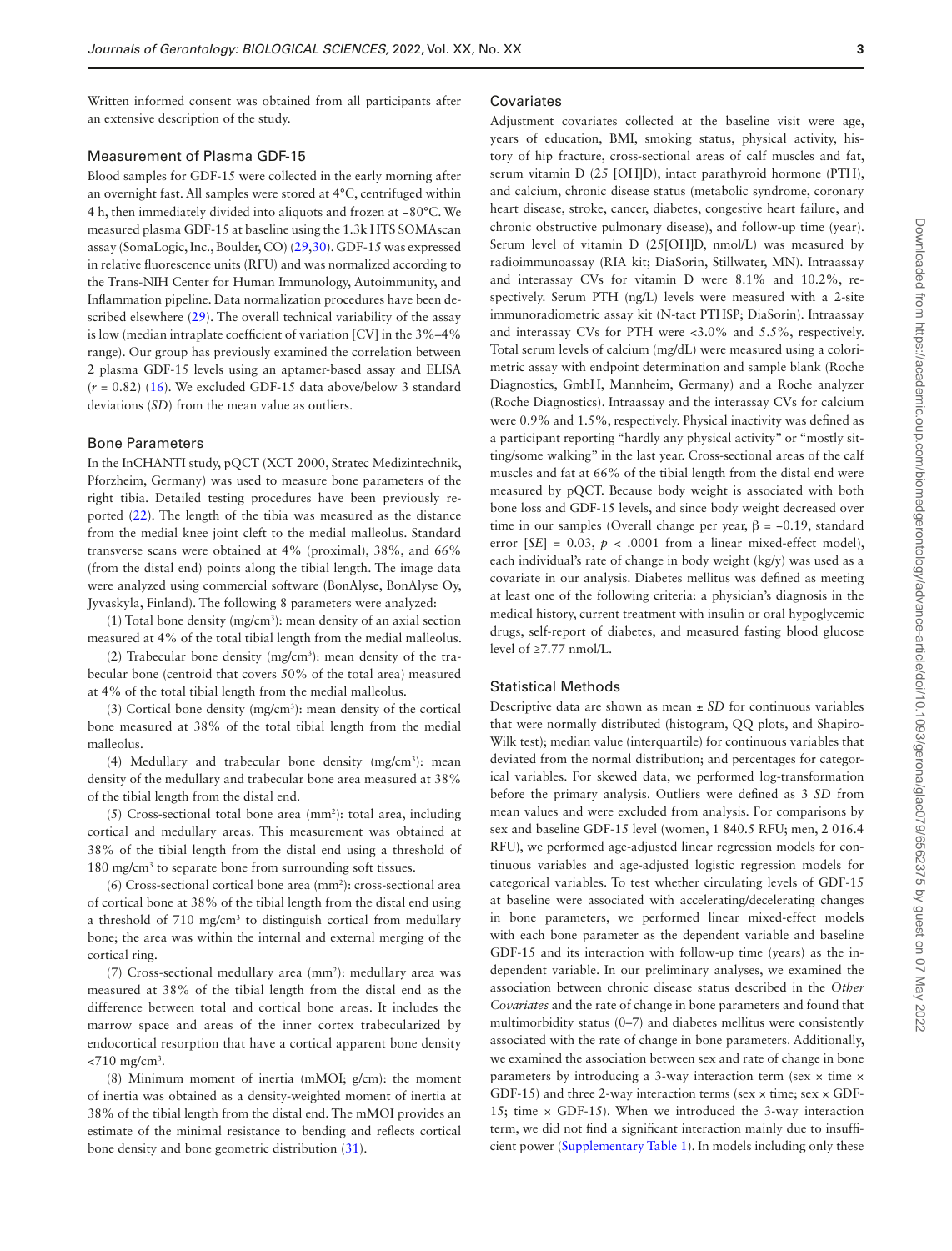2-way interaction terms, except mMOI, the interaction term of sex × time was consistently signifcant, suggesting that the rate of change in bone parameters differs by sex ([Supplementary Table 2\)](http://academic.oup.com/biomedgerontology/article-lookup/doi/10.1093/gerona/glac079#supplementary-data).

For easier interpretation of our fndings, we ftted sex-specifc linear mixed-effect models. Specifcally, we performed sex-specifc models including a 2-way interaction (ie, time  $\times$  GDF-15) to test whether changes in bone parameters were signifcantly associated with baseline GDF-15 levels. Our model included the following fxed effects: age centered at 70 years, level of education, BMI, the individual rates of change in body weight (kg/y) estimated from a linear mixedeffect model, smoking status, physical activity, cross-sectional areas of calf muscles and fat, 25 (OH)D, PTH, calcium, diabetes mellitus, follow-up time (year), and random effects: intercept and slope, with unstructured covariance. Random effects allowed individual-specifc levels of bone parameters and rates of change to vary. Variance infation factors among independent variables were <4. To visualize the interaction term, after splitting the participants into 2 groups using sex-specifc median values of GDF-15 (women, 1 840.5 RFU; men, 2 016.4 RFU), the least-squares mean values of bone parameters were obtained from linear mixed-effect models adjusted for the covariates described earlier. SAS version 9.4 for Windows (SAS Institute, Inc., Cary, NC) was used for all data processing and statistical analyses. We set the level of statistical significance at  $p < .05$  (2-sided) for baseline comparisons and the false discovery rate (FDR) at <0.05 (2-sided) for adjusting multiple comparisons in the association between GDF-15 and rate of change in bone parameters.

#### **Results**

Baseline characteristics of the study participants are presented in Table 1. Men were more likely to be smokers than women, have higher education levels, greater physical activity, lower BMI, larger

<span id="page-3-0"></span>

|  |  | Table 1. Participant Characteristics |
|--|--|--------------------------------------|
|--|--|--------------------------------------|

cross-sectional calf muscle area, smaller cross-sectional area of calf fat, higher GDF-15 levels, and overall better bone parameters except medullary plus trabecular bone density and medullary bone area  $(p < .05)$ . Baseline characteristics of the study participants stratified by sex-specifc median values of GDF-15 are also presented [\(Table 2](#page-4-0)). At baseline in women, those with higher GDF-15 levels were older and more likely to have diabetes mellitus ( $p < .05$ ). In men, those with higher GDF-15 levels were older and were more likely to be smokers, inactive, and to have diabetes mellitus ( $p < .05$ ).

In both sexes, our analysis detected a signifcant increase with age in cross-sectional area of total bone and medullary bone area (FDR < 0.0001), while other bone parameters signifcantly declined over time (FDR < 0.0001; [Supplementary Table 1](http://academic.oup.com/biomedgerontology/article-lookup/doi/10.1093/gerona/glac079#supplementary-data)). No longitudinal changes were observed in the mMOI (FDR: 0.08 for women, 0.41 for men, respectively).

In women, GDF-15 was associated with an accelerated decline in total, trabecular, and cortical bone density, and the mMOI in nominal *p* values ( $p < .05$ ); however, after multiple comparison adjustments, cortical bone density and the mMOI remained signifcant (FDR < 0.05; [Table 3](#page-4-1)). In men, the association between GDF-15 and rates of change in total bone density, cortical bone area, and the mMOI were weak and no longer signifcant after multiple comparison adjustment ( $p < .05$ ; FDR  $> 0.05$ ).

[Supplementary Figure 1](http://academic.oup.com/biomedgerontology/article-lookup/doi/10.1093/gerona/glac079#supplementary-data) shows the estimated rate of change in bone parameters. Compared to men, women had either lower BMD or smaller bone area, and the decrease in BMD was steeper. In total BMD, a parallel decrease was observed in men, although total BMD values at baseline were higher in those with higher GDF-15 than in those with lower GDF-15. In contrast, in women, a sharper decrease was observed in those with higher GDF-15 compared to those with lower GDF-15. Similar trends were observed in trabecular and cortical bone densities.

| Overall ( $n = 596$ )     | Women $(n = 312)$         | Men $(n = 284)$           | $p^*$    |
|---------------------------|---------------------------|---------------------------|----------|
| $73.2 \pm 6.1$            | $73.6 \pm 6.2$            | $72.7 \pm 6.0$            | .07      |
| $7.0 \pm 3.0$             | $6.9 \pm 3.0$             | $7.1 \pm 2.9$             | .97      |
| 52.4                      |                           |                           |          |
| 28.2                      | 16.0                      | 41.6                      | $-.0001$ |
| 15.1                      | 7.7                       | 23.2                      | $-.0001$ |
| 13.6                      | 18.6                      | 8.1                       | .001     |
| 11.9                      | 11.2                      | 12.7                      | .60      |
| $27.5 \pm 4.1$            | $28.1 \pm 4.6$            | $26.9 \pm 3.3$            | .0003    |
| $0.0 \pm 10.2$            | $0.0 \pm 10.5$            | $0.0 \pm 9.8$             | 1.00     |
| $6411.1 \pm 1254.2$       | $5765.1 \pm 946.9$        | $7120.8 \pm 1164.6$       | $-.0001$ |
| $1861.3 \pm 1134.6$       | $2528.2 \pm 1119.7$       | $1128.5 \pm 547.4$        | $-.0001$ |
| 1 943.5 (1 558.1–2 463.3) | 1 840.5 (1 479.5–2 387.2) | 2 016.4 (1 625.6–2 569.8) | $-.0001$ |
| $44.2(30.0 - 68.3)$       | $36.2(24.7-52.5)$         | 58.0 (39.2–76.9)          | $-.0001$ |
| $9.5 \pm 0.4$             | $9.5 \pm 0.5$             | $9.4 \pm 0.4$             | .01      |
| $21.6(15.3 - 30.2)$       | $23.6(15.8 - 34.2)$       | $19.8(14.6 - 26.7)$       | .21      |
| $257.6 \pm 47.5$          | $238.2 \pm 44.2$          | $278.9 \pm 41.6$          | $-.0001$ |
| $1101.9 \pm 77.8$         | $1083.0 \pm 82.0$         | $1122.8 \pm 67.0$         | .73      |
| $207.5 \pm 54.2$          | $198.9 \pm 58.8$          | $216.9 \pm 46.9$          | .0001    |
| $476.9 \pm 45.3$          | $477.0 \pm 42.8$          | $476.8 \pm 47.9$          | .73      |
| $385.5 \pm 69.9$          | $337.7 \pm 43.8$          | $438.2 \pm 53.5$          | $-.0001$ |
| $301.9 \pm 71.1$          | $251.6 \pm 47.4$          | $357.1 \pm 47.9$          | $-.0001$ |
| $84.3 \pm 31.3$           | $86.9 \pm 35.9$           | $81.4 \pm 25.2$           | .06      |
| $1065.5 \pm 361.5$        | $820.4 \pm 200.3$         | $1334.7 \pm 302.7$        | $-.0001$ |
|                           |                           |                           |          |

*Notes:* GDF-15 = growth and differentiation factor 15; RFU = relative fluorescence units; *SD* = standard deviation. Values are presented as mean ± *SD* or median (interquartile). \*Except for age, *p* values were obtained from an age-adjusted linear regression model for continuous variables and logistic regression model for categorical variables.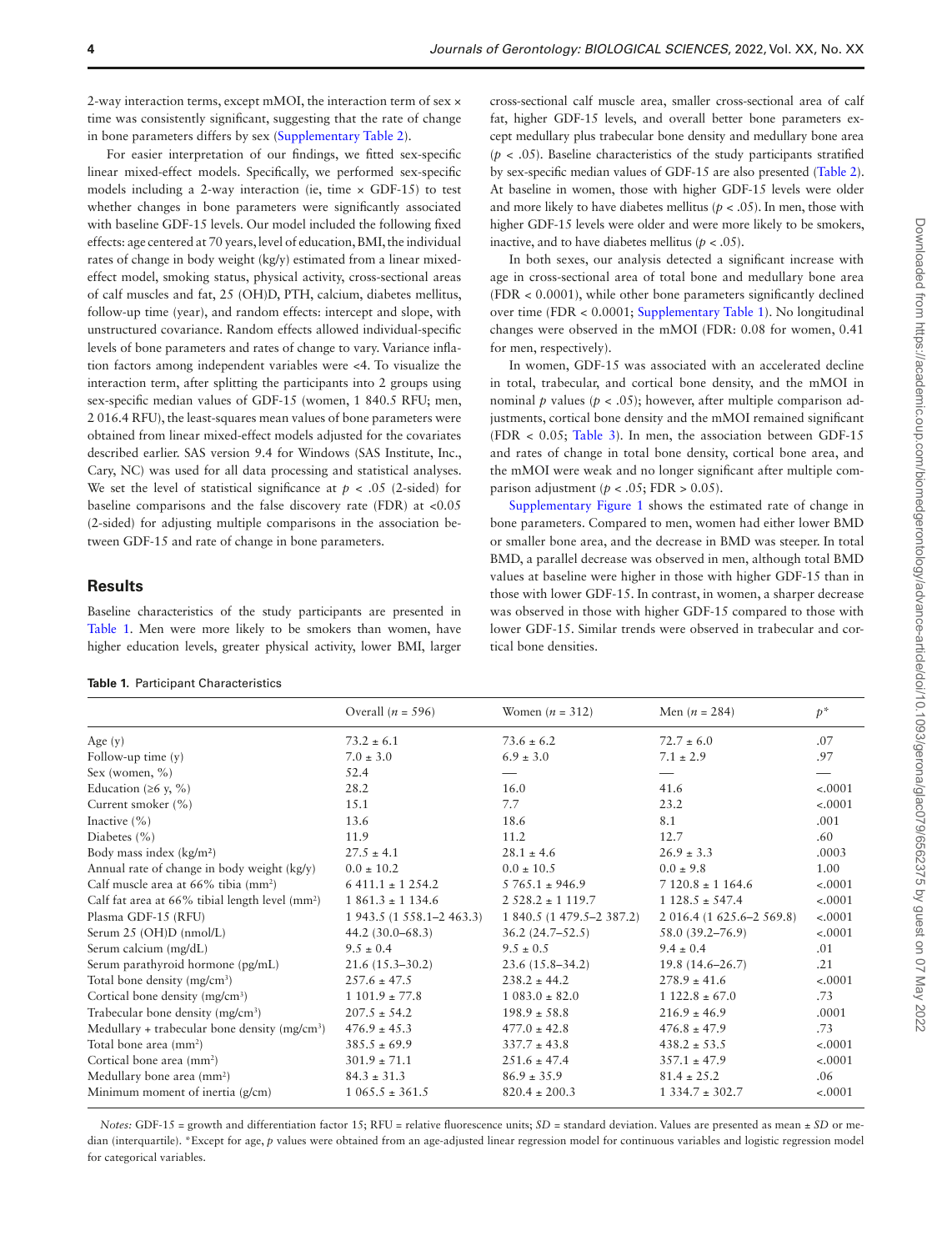| × |  |  |
|---|--|--|
|   |  |  |
|   |  |  |

<span id="page-4-0"></span>

|  |  | Table 2. Participant Characteristics Stratified by Sex-Specific Median GDF-15 at Baseline |  |  |  |  |  |
|--|--|-------------------------------------------------------------------------------------------|--|--|--|--|--|
|--|--|-------------------------------------------------------------------------------------------|--|--|--|--|--|

|                                                                   | Women                     |                        |         | Men                       |                          |           |
|-------------------------------------------------------------------|---------------------------|------------------------|---------|---------------------------|--------------------------|-----------|
|                                                                   | High GDF-15 ( $n = 156$ ) | Low GDF-15 $(n = 156)$ | p Value | High GDF-15 ( $n = 142$ ) | Low GDF-15 ( $n = 142$ ) | $p$ Value |
| Age $(y)$                                                         | $76.1 \pm 6.4$            | $71.2 \pm 4.9$         | < .0001 | $74.8 \pm 6.8$            | $70.7 \pm 4.2$           | < .0001   |
| Follow-up time $(y)$                                              | $6.2 \pm 3.4$             | $7.6 \pm 2.4$          | .08     | $6.4 \pm 3.2$             | $7.8 \pm 2.4$            | .18       |
| Education ( $\geq 6$ y, %)                                        | 15.38                     | 16.67                  | .94     | 33.1                      | 50                       | .10       |
| Current smoker (%)                                                | 9.62                      | 5.77                   | .07     | 29.58                     | 16.9                     | .002      |
| Inactive $(\% )$                                                  | 25                        | 12.18                  | .23     | 12.68                     | 3.52                     | .02       |
| Diabetes (%)                                                      | 16.03                     | 6.41                   | .01     | 16.9                      | 8.45                     | .01       |
| Body mass index (kg/m <sup>2</sup> )                              | $28.2 \pm 4.9$            | $27.9 \pm 4.3$         | .11     | $26.5 \pm 3.6$            | $27.4 \pm 2.9$           | .37       |
| Annual rate of change<br>in body weight (kg/y)                    | $0.7 \pm 11.1$            | $-0.7 \pm 9.8$         | .37     | $-0.5 \pm 10.5$           | $0.5 \pm 9.0$            | .37       |
| Calf muscle area at $66\%$ 5 $632.5 \pm 934.0$<br>tibia $(mm2)$   |                           | $5897.8 \pm 944.1$     | .18     | $6952.4 \pm 1192.9$       | $7289.2 \pm 1114.6$      | .99       |
| Calf fat area at 66%<br>tibia $(mm2)$                             | $2506.9 \pm 1163.2$       | $2.549.5 \pm 1.077.8$  | .33     | $1088.9 \pm 567.0$        | $1168.2 \pm 526.0$       | .42       |
| Serum 25 (OH)D<br>(nmol/L)                                        | $32.3(22.0 - 49.8)$       | $39.6(28.3 - 61.9)$    | .10     | 49.9 (35.4–73.9)          | 59.7 (43.4–77.4)         | .25       |
| Serum calcium (mg/dL)                                             | $9.5 \pm 0.5$             | $9.5 \pm 0.5$          | .98     | $9.4 \pm 0.4$             | $9.4 \pm 0.3$            | .70       |
| Serum parathyroid<br>hormone (pg/mL)                              | 24.7 (16.3-36.9)          | $22.3(14.9-29.8)$      | .11     | $21.4(14.5 - 28.3)$       | 19.0 (14.7-24.2)         | .99       |
| Total bone density<br>(mg/cm <sup>3</sup> )                       | $237.9 \pm 44.9$          | $238.4 \pm 43.7$       | .14     | $274.0 \pm 41.1$          | $283.7 \pm 41.6$         | .12       |
| Cortical bone density<br>(mg/cm <sup>3</sup> )                    | $1079.1 \pm 78.5$         | $1086.8 \pm 85.4$      | .38     | $1120.4 \pm 70.1$         | $1125.1 \pm 64.0$        | .10       |
| Trabecular bone density $202.3 \pm 61.6$<br>(mg/cm <sup>3</sup> ) |                           | $195.5 \pm 55.9$       | .06     | $210.8 \pm 46.5$          | $222.9 \pm 46.7$         | .10       |
| Medullary + trabecular<br>bone density (mg/cm <sup>3</sup> )      | $469.4 \pm 41.6$          | $484.6 \pm 42.8$       | .07     | $474.8 \pm 50.0$          | $478.8 \pm 45.9$         | .88       |
| Total bone area (mm <sup>2</sup> )                                | $337.9 \pm 44.4$          | $337.6 \pm 43.4$       | .37     | $438.3 \pm 52.4$          | $438.1 \pm 54.7$         | .46       |
| Cortical bone area<br>(mm <sup>2</sup> )                          | $248.0 \pm 48.6$          | $255.3 \pm 46.1$       | .31     | $355.7 \pm 49.4$          | $9.4 \pm 0.3$            | .62       |
| Medullary bone area<br>(mm <sup>2</sup> )                         | $91.3 \pm 37.0$           | $82.6 \pm 34.3$        | .96     | $83.8 \pm 27.3$           | $78.9 \pm 22.7$          | .12       |
| Minimum moment of<br>inertia (g/cm)                               | $818.4 \pm 209.8$         | $822.3 \pm 191.1$      | .42     | $1353.2 \pm 317.4$        | $1316.2 \pm 287.2$       | .13       |

*Notes:* GDF-15 = growth and differentiation factor 15; RFU = relative fluorescence units; *SD* = standard deviation. Values are presented as mean ± *SD* or median (interquartile). \*Except for age, *p* values were obtained from an age-adjusted linear regression model for continuous variables and logistic regression model for categorical variables. Median value of GDF-15 was 2 016.4 RFU for men, 1 840.5 RFU for women, respectively. Bold numbers represent statistically signifcant difference between high GDF-15 and low GDF-15 individuals.

<span id="page-4-1"></span>

|  |  |  |  |  |  |  |  |  |  |  | Table 3. Association Between Baseline Plasma GDF-15 and Rate of Change in Bone Parameters |  |
|--|--|--|--|--|--|--|--|--|--|--|-------------------------------------------------------------------------------------------|--|
|--|--|--|--|--|--|--|--|--|--|--|-------------------------------------------------------------------------------------------|--|

|                                                | Women   |      |                |            | Men      |      |                |            |
|------------------------------------------------|---------|------|----------------|------------|----------|------|----------------|------------|
|                                                | ß       | SE   | <i>t</i> Value | <b>FDR</b> | ß        | SE   | <i>p</i> Value | <b>FDR</b> |
| Total bone density (mg/cm <sup>3</sup> )       | $-3.38$ | 1.69 | .046           | 0.09       | $-1.92$  | 0.74 | .01            | 0.08       |
| Cortical bone density (mg/cm <sup>3</sup> )    | $-7.37$ | 2.00 | .0002          | 0.001      | $-0.25$  | 2.29 | .91            | 0.94       |
| Trabecular bone density (mg/cm <sup>3</sup> )  | $-3.83$ | 1.83 | .04            | 0.09       | 0.23     | 1.01 | .82            | 0.94       |
| Medullary + trabecular bone density $(mg/cm3)$ | $-5.32$ | 4.62 | .25            | 0.33       | $-4.52$  | 4.94 | .36            | 0.58       |
| Total bone area (mm <sup>2</sup> )             | $-0.42$ | 1.20 | .73            | 0.73       | $-2.75$  | 1.54 | .08            | 0.16       |
| Cortical bone area (mm <sup>2</sup> )          | 1.00    | 1.18 | .4             | 0.46       | $-3.49$  | 1.73 | .04            | 0.11       |
| Medullary bone area (mm <sup>2</sup> )         | $-1.46$ | 1.07 | .17            | 0.27       | $-0.12$  | 1.66 | .94            | 0.94       |
| Minimum moment of inertia (g/cm)               | 0.37    | 0.37 | .0003          | 0.001      | $-14.55$ | 7.17 | .04            | 0.11       |

*Notes:* FDR = false discovery rate; GDF-15 = growth and differentiation factor 15; PTH = intact parathyroid hormone; *SE* = standard error. β (*SE*) represents the interaction term between  $\log_{10}$  (plasma GDF-15) and time (years). Linear mixed-effect models were adjusted for age centered at 70 years, age centered at 70 years × age centered at 70 years, body mass index, slope of body weight, log<sub>10</sub> (plasma GDF-15), education level, current smoking status, physical activity (inactive), diabetes mellitus, calf muscle mass, calf fat mass,  $\log_{10}$  (25 (OH)D),  $\log_{10}$  (PTH), and calcium. Bold numbers represent statistically significant association between baseline plasma GDF-15 and rate of change in bone parameter by false discovery rate.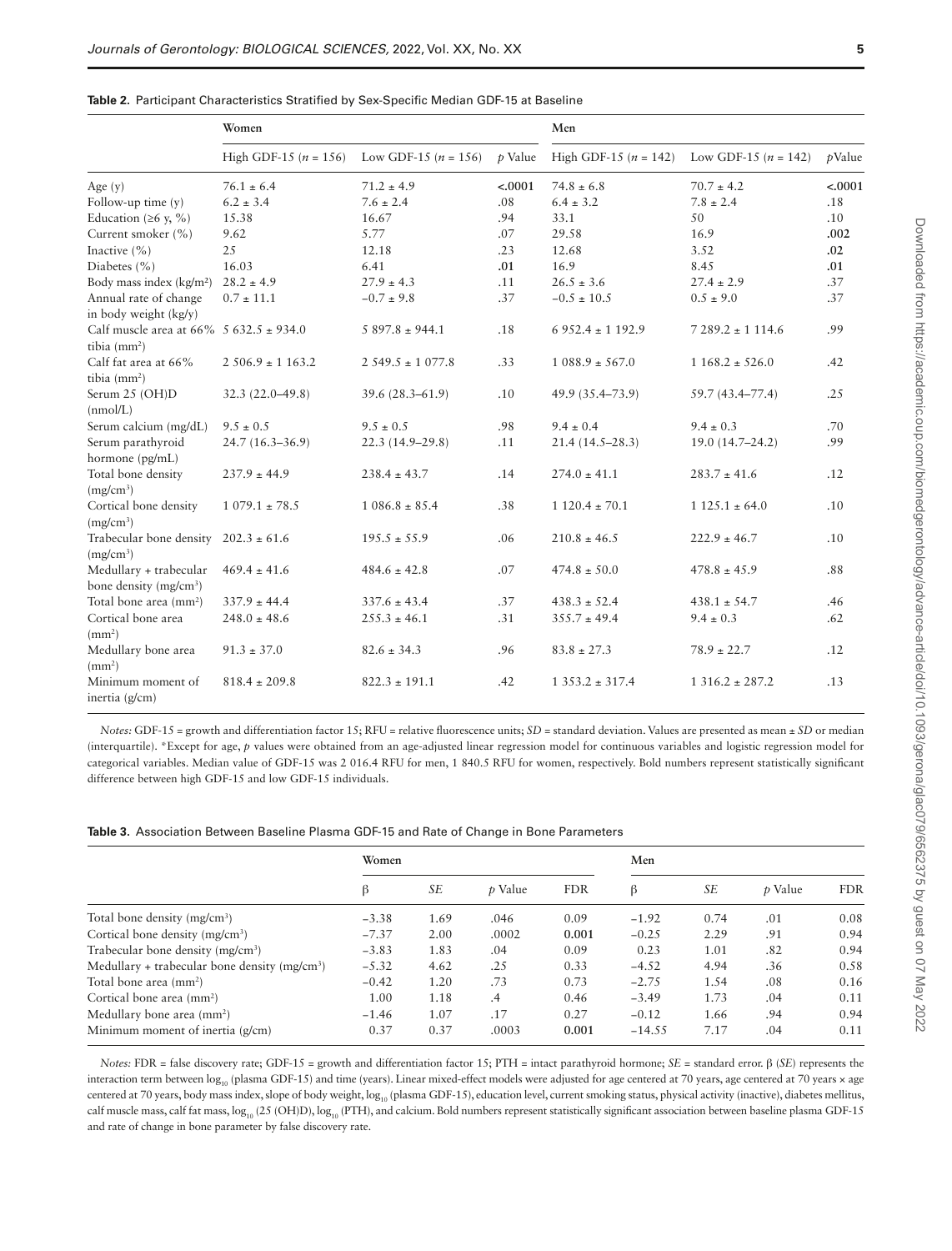#### **Discussion**

This is among the frst studies to identify an association between GDF-15 and an accelerated rate of loss of bone integrity assessed using multiple parameters in community-dwelling adults aged ≥65 years. Our major fndings are (a) consistent with the literature, women had accelerated declines in several bone parameters compared to men and (b) higher circulating levels of GDF-15 were associated with signifcantly accelerated declines in bone densities, especially cortical bone density, and in the mMOI in women but not in men. These fndings are generally consistent with prior work in this cohort that observed larger declines in bone parameters in women than in men over a 6-year follow-up ([22,](#page-6-20)[32\)](#page-7-2). In postmenopausal women, trabecular bone declines rapidly over 3–5 years, followed by a slow decline in both cortical and trabecular bone over several decades. In men, this slow loss of bone mass is seen without the initial rapid loss of bone mass [\(33–](#page-7-3)[35\)](#page-7-4). Differences in long bone geometry between men and women are well-established ([36\)](#page-7-5). In men, the increase in cortical thickness is mainly due to periosteal apposition, which results in a thicker cortex, while in women, its increase is mainly due to increasing endosteal deposition. After menopause, cortical bone becomes thinner due to increased endocortical resorption and decreased periosteal apposition. Considering the sample mean age (70 years in women), bone densities in each bone region moderately decreased in both sexes, but bone densities in women showed a steeper decrease than those in men.

<span id="page-5-4"></span>It is likely that differences in sex hormonal characteristics between men and women may explain the differential effect of GDF-15 on change in bone density loss in men and women. Age-related decreases in sex hormones (androgens and estrogens) are primary mechanisms for bone loss in women. Estrogen plays a protective role in bone remodeling in undifferentiated osteoblasts, differentiated osteoblasts, and even differentiated osteocytes [\(37](#page-7-6)[–39\)](#page-7-7). After menopause, lower estrogen levels lead to a rapid increase in bone turnover, subsequently resulting in a rapid decrease in bone mass [\(40\)](#page-7-8). In addition to its direct effect on bone tissues, estrogen indirectly regulates bone metabolism via the immune system ([41\)](#page-7-9). The effects of age-related decreases in sex hormones on bone density are not limited to women. Indeed, epidemiological studies demonstrated that osteopenia progressed over the years and the numbers of osteoporotic and fragility fractures increased over the years, particularly in men  $\geq$ 75 years ([42\)](#page-7-10). Furthermore research is required to examine the association between sex hormones, circulating levels of GDF-15, and bone tissue in both sexes, especially in later life.

<span id="page-5-7"></span>Cellular senescence is another major mechanism of bone fragility. The secretion by senescent cells of the SASP, which is comprised of infammatory chemokines, cytokines, and extracellular matrix remodeling enzymes, has been implicated in bone fragility [\(43](#page-7-11)). Oxidative stress is an upstream regulator of cellular senescence and SASP, while estrogen has antioxidative effects ([41,](#page-7-9)[44\)](#page-7-12). Taken together, the 2 major mechanisms of bone fragility are likely to be interrelated. Coupled with lower estrogen levels after menopause, higher circulating level of GDF-15, which may represent a state of accumulated senescent cells, may contribute to bone fragility. Furthermore studies are needed to examine underlying mechanisms of these sex differences.

The biological mechanisms by which GDF-15 causes accelerated bone loss are not fully understood. With aging, the oxygen supply to tissues decreases. Hinoi et al. showed that osteocytes under hypoxic conditions regulate osteoclast differentiation via

GDF-15 [\(19](#page-6-17)). GDF-15, whose expression is upregulated in hypoxic osteocytes, increases tartrate-resistant acid phosphatase-positive multinucleated cells, a marker of osteoclast differentiation, in a dose-dependent manner [\(19](#page-6-17)). In addition, GDF-15 alone does not induce phosphorylation of p65 and its inhibitory protein IκB, but promotes phosphorylation of p65 in the presence of receptor activator of nuclear factor-κB ligand (RANKL), suggesting that GDF-15 promotes RANKL-induced osteoclast differentiation through NF-κB signaling ([19\)](#page-6-17). In preclinical studies, anti-GDF-15 antibody inhibited bone loss and osteoclast activation in hypoxic bone. This result further supports our fnding that circulating GDF-15 is linked to accelerating bone loss. On the other hand, the role of GDF-15 in osteoblast differentiation remains unclear; Westhrin et al. showed that GDF-15 inhibits alkaline phosphatase activity, an early marker of osteoblast differentiation, in a dose-dependent manner, in vitro (human bone marrow-derived mesenchymal stem cells) ([18\)](#page-6-16). Wakchoure et al. found that GDF-15 was associated with TLR9-mediated osteoclast and osteoblast differentiation under tumor growth conditions, but not under vehicle control conditions ([45\)](#page-7-13).

<span id="page-5-9"></span><span id="page-5-2"></span><span id="page-5-1"></span><span id="page-5-0"></span>In our sample, the mMOI remained stable in both men and women throughout the 9-year follow-up period. Our previous cross-sectional studies have shown that the mMOI is lower with increasing age in women but not in men [\(22](#page-6-20),[23](#page-6-21)). There may be discrepancies between these previous studies and the present study, depending on whether interindividual variation was taken into account. Considering the lack of change in the mMOI, the result of a signifcant association between plasma GDF-15 and the rate of change in the mMOI was somewhat surprising. In women with higher GDF-15, the mMOI was lower at baseline and decreased more rapidly over time relative to women with lower GDF-15. Although it is still unclear to what extent the decrease in mMOI contributes to bone fragility and fracture, the present results suggest that high plasma GDF-15 in women is a biomarker of bone fragility in women, and perhaps also a risk factor for fractures.

<span id="page-5-6"></span><span id="page-5-5"></span><span id="page-5-3"></span>Our study has several strengths, including a population-based sample, standardized data collection, and over 9 years of follow-up with low attrition other than mortality. Some limitations include a lack of ethnic diversity, as all study participants were Italian, and enrollment was targeted at older age participants who may have experienced substantial bone loss prior to enrollment. Future studies are needed to examine the association between GDF-15 and osteopenia in younger subjects when trabecular bone starts to decline. Second, because the present study used a targeted approach to examine the association between a single biomarker and bone parameters, we could not identify an underlying biomarker network that, together with GDF-15, may play a role in the process of bone loss [\(46](#page-7-14)). Furthermore studies are needed to explore clusters of multiple blood biomarkers that may predict bone fragility. Third, it would have been interesting to examine the association between the rate of change in bone parameters and future bone-related events such as osteoporosis onset and fracture. However, the number of participants who had bone-parameters for 9-year follow-ups and then experienced fractures after the follow-up visit was very limited. Last, because we did not measure DXA at the femoral neck or spine, we did not evaluate the prevalence rate of osteoporosis, and our samples might therefore have included osteoporotic individuals at baseline.

<span id="page-5-10"></span><span id="page-5-8"></span>This study demonstrated that the plasma GDF-15 level is a promising biomarker to predict accelerated declines in bone parameters, especially in women. Furthermore investigation is needed to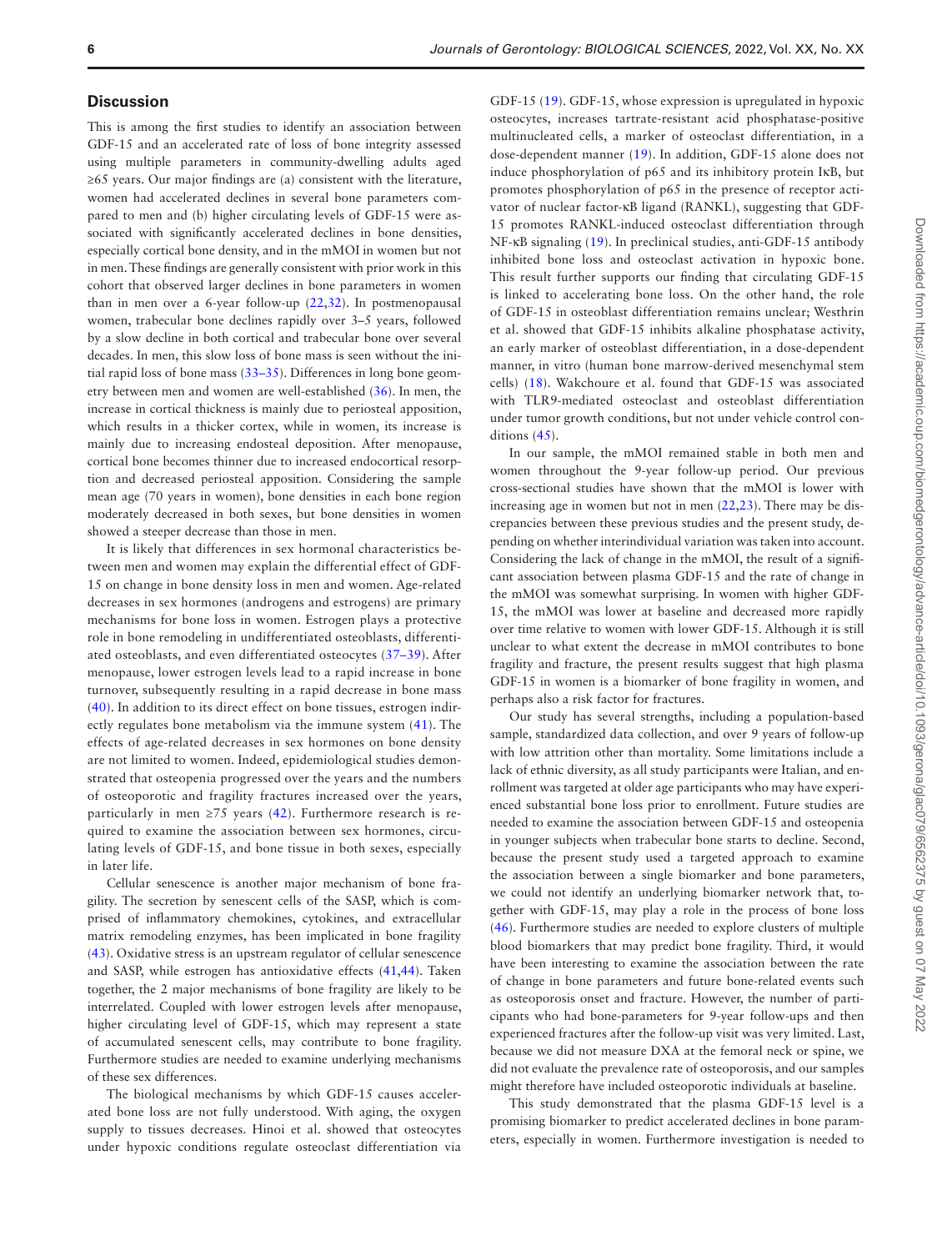examine the roles of GDF-15 in the biological pathways leading to bone fragility.

#### **Supplementary Material**

Supplementary data are available at *The Journals of Gerontology, Series A: Biological Sciences and Medical Sciences* online.

#### **Funding**

This study was funded by grants from the JSPS KAKENHI (21K10505 to Y.O.), Keio University Global Research Institute Pre-Start-Up Grant (year 2020 to Y.O.), the National Institutes of Health (R01AG027012 and R01AG057723 to R.D.S.; and R01HL111271 and R21HL112662 to L.F.) and National Institute on Aging contract 263MD9164 (to L.F.) and was supported by the Intramural Research Program of the National Institute on Aging, National Institutes of Health. The InCHIANTI study baseline (1998–2000) was supported as a "targeted project" (ICS110.1/RF97.71) by the Italian Ministry of Health and in part by the U.S. National Institute on Aging (Contracts: 263 MD 9164 and 263 MD 821336); the InCHIANTI Follow-up 1 (2001–2003) was funded by the U.S. National Institute on Aging (Contracts: N.1-AG-1-1 and N.1-AG-1-2111); and the InCHIANTI Follow-ups 2 and 3 studies (2004-–2010) were fnanced by the U.S. National Institute on Aging (Contract: N01-AG-5-0002) and supported in part by the Intramural Research Program of the National Institute on Aging, National Institutes of Health, Baltimore, Maryland.

#### **Confict of Interest**

None declared.

#### **Data Availability**

Proteomic data generated from this study are available upon request through submission of proposals at the InCHIANTI study website [http://inchiantistudy.](http://inchiantistudy.net/wp/﻿) [net/wp/](http://inchiantistudy.net/wp/﻿).

#### **References**

- <span id="page-6-0"></span>1. [Compston JE, McClung MR, Leslie WD.](#page-0-5) Osteoporosis. *Lancet.* 2019;393:364–376. doi:[10.1016/S0140-6736\(18\)32112-3](https://doi.org/10.1016/S0140-6736(18)32112-3)
- <span id="page-6-1"></span>2. [Colaianni G, Cinti S, Colucci S, Grano M.](#page-0-6) Irisin and musculoskeletal health. *Ann N Y Acad Sci.* 2017;1402:5–9. doi[:10.1111/nyas.13345](https://doi.org/10.1111/nyas.13345)
- <span id="page-6-2"></span>3. [Cooper C, Melton III LJ.](#page-0-7) Epidemiology of osteoporosis. *Trends Endocrinol Metab.* 1992;3:224–229. doi[:10.1016/1043-2760\(92\)90032-v](https://doi.org/10.1016/1043-2760(92)90032-v).
- <span id="page-6-3"></span>4. [Wright NC, Saag KG, Dawson-Hughes B, Khosla S, Siris ES.](#page-0-8) The impact of the new National Bone Health Alliance (NBHA) diagnostic criteria on the prevalence of osteoporosis in the USA. *Osteoporos Int.* 2017;28:1225– 1232. doi:[10.1007/s00198-016-3865-3](https://doi.org/10.1007/s00198-016-3865-3)
- 5. Zhang J, Dennison E, Prieto-Alhambra D. Osteoporosis epidemiology using international cohorts. *Curr Opin Rheumatol.* 2020;32:387–393. doi[:10.1097/BOR.0000000000000722](https://doi.org/10.1097/BOR.0000000000000722)
- <span id="page-6-4"></span>6. [van Staa TP, Dennison EM, Leufkens HG, Cooper C.](#page-0-8) Epidemiology of fractures in England and Wales. *Bone.* 2001;29:517–522. doi[:10.1016/](https://doi.org/10.1016/s8756-3282(01)00614-7) [s8756-3282\(01\)00614-7](https://doi.org/10.1016/s8756-3282(01)00614-7)
- <span id="page-6-5"></span>7. [Laliberte MC, Perreault S, Jouini G, Shea BJ, Lalonde L.](#page-0-9) Effectiveness of interventions to improve the detection and treatment of osteoporosis in primary care settings: a systematic review and meta-analysis. *Osteoporos Int.* 2011;22:2743–2768. doi:[10.1007/s00198-011-1557-6](https://doi.org/10.1007/s00198-011-1557-6)
- <span id="page-6-6"></span>8. Martin J, Viprey M, Castagne B, et al. Interventions to improve osteoporosis care: a systematic review and meta-analysis. *Osteoporos Int.* 2020;31:429–446. doi[:10.1007/s00198-020-05308-0](https://doi.org/10.1007/s00198-020-05308-0)
- <span id="page-6-7"></span>9. [Sebba AI.](#page-0-11) Signifcance of a decline in bone mineral density while receiving oral bisphosphonate treatment. *Clin Ther.* 2008;30:443–452. doi[:10.1016/j.clinthera.2008.03.008](https://doi.org/10.1016/j.clinthera.2008.03.008)
- <span id="page-6-8"></span>10. [Howe TE, Shea B, Dawson LJ, et al.](#page-0-12) Exercise for preventing and treating osteoporosis in postmenopausal women. *Cochrane Database Syst Rev.* 2011;6(7):CD000333. doi:[10.1002/14651858.CD000333.pub2](https://doi.org/10.1002/14651858.CD000333.pub2)
- <span id="page-6-9"></span>11. [Fromigue O, Modrowski D, Marie PJ.](#page-1-1) Growth factors and bone formation in osteoporosis: roles for fbroblast growth factor and transforming growth factor beta. *Curr Pharm Des.* 2004;10:2593–2603. doi[:10.2174/1381612043383773](https://doi.org/10.2174/1381612043383773)
- <span id="page-6-10"></span>12. [Assadi A, Zahabi A, Hart RA.](#page-1-2) GDF15, an update of the physiological and pathological roles it plays: a review. *Pfugers Arch.* 2020;472:1535–1546. doi[:10.1007/s00424-020-02459-1](https://doi.org/10.1007/s00424-020-02459-1)
- <span id="page-6-11"></span>13. [Justice JN, Ferrucci L, Newman AB, et al](#page-1-3). A framework for selection of blood-based biomarkers for geroscience-guided clinical trials: report from the TAME Biomarkers Workgroup. *Geroscience.* 2018;40:419–436. doi[:10.1007/s11357-018-0042-y](https://doi.org/10.1007/s11357-018-0042-y)
- <span id="page-6-12"></span>14. [Conte M, Martucci M, Chiariello A, Franceschi C, Salvioli S.](#page-1-4) Mitochondria, immunosenescence and infammaging: a role for mitokines? *Semin Immunopathol.* 2020;42:607–617. doi[:10.1007/](https://doi.org/10.1007/s00281-020-00813-0) [s00281-020-00813-0](https://doi.org/10.1007/s00281-020-00813-0)
- <span id="page-6-13"></span>15. [Wollert KC, Kempf T, Wallentin L.](#page-1-5) Growth differentiation factor 15 as a biomarker in cardiovascular disease. *Clin Chem.* 2017;63:140–151. doi[:10.1373/clinchem.2016.255174](https://doi.org/10.1373/clinchem.2016.255174)
- <span id="page-6-14"></span>16. [Tanaka T, Biancotto A, Moaddel R, et al.](#page-1-6) Plasma proteomic signature of age in healthy humans. *Aging Cell.* 2018;17:e12799. doi[:10.1111/acel.12799](https://doi.org/10.1111/acel.12799)
- <span id="page-6-15"></span>17. [Osawa Y, Semba RD, Fantoni G, et al.](#page-1-7) Plasma proteomic signature of the risk of developing mobility disability: a 9-year follow-up. *Aging Cell.* 2020;19:e13132. doi:[10.1111/acel.13132](https://doi.org/10.1111/acel.13132)
- <span id="page-6-16"></span>18. [Westhrin M, Moen SH, Holien T, et al.](#page-1-8) Growth differentiation factor 15 (GDF15) promotes osteoclast differentiation and inhibits osteoblast differentiation and high serum GDF15 levels are associated with multiple myeloma bone disease. *Haematologica.* 2015;100:e511–e514. doi[:10.3324/](https://doi.org/10.3324/haematol.2015.124511) [haematol.2015.124511](https://doi.org/10.3324/haematol.2015.124511)
- <span id="page-6-17"></span>19. [Hinoi E, Ochi H, Takarada T, et al.](#page-1-9) Positive regulation of osteoclastic differentiation by growth differentiation factor 15 upregulated in osteocytic cells under hypoxia. *J Bone Miner Res.* 2012;27:938–949. doi[:10.1002/](https://doi.org/10.1002/jbmr.1538) [jbmr.1538](https://doi.org/10.1002/jbmr.1538)
- <span id="page-6-18"></span>20. [Lee SH, Lee JY, Lim KH, Lee YS, Koh JM.](#page-1-10) Associations between plasma growth and differentiation factor-15 with aging phenotypes in muscle, adipose tissue, and bone. *Calcif Tissue Int.* 2021;110:236–243. doi[:10.1007/](https://doi.org/10.1007/s00223-021-00912-6) [s00223-021-00912-6](https://doi.org/10.1007/s00223-021-00912-6)
- <span id="page-6-19"></span>21. [Li W, Li C, Zhou X, Jiang T, Guo L, Liu H.](#page-1-11) Relationship between GDF15 level and bone metabolism in postmenopausal Chinese women. *Gynecol Endocrinol.* 2020;36:714–717. doi[:10.1080/09513590.2020.1764929](https://doi.org/10.1080/09513590.2020.1764929)
- <span id="page-6-20"></span>22. [Russo CR, Lauretani F, Bandinelli S, et al.](#page-1-12) Aging bone in men and women: beyond changes in bone mineral density. *Osteoporos Int.* 2003;14:531– 538. doi:[10.1007/s00198-002-1322-y](https://doi.org/10.1007/s00198-002-1322-y)
- <span id="page-6-21"></span>23. Russo CR, Lauretani F, Seeman E, et al. Structural adaptations to bone loss in aging men and women. *Bone*. 2006;38:112–118. doi:[10.1016/j.](https://doi.org/10.1016/j.bone.2005.07.025) [bone.2005.07.025](https://doi.org/10.1016/j.bone.2005.07.025)
- <span id="page-6-22"></span>24. [Ammann P.](#page-1-14) Bone strength and ultrastructure. *Osteoporos Int.* 2009;20:1081–1083. doi:[10.1007/s00198-009-0866-5](https://doi.org/10.1007/s00198-009-0866-5)
- <span id="page-6-23"></span>25. [Stagi S, Cavalli L, Cavalli T, de Martino M, Brandi ML.](#page-1-15) Peripheral quantitative computed tomography (pQCT) for the assessment of bone strength in most of bone affecting conditions in developmental age: a review. *Ital J Pediatr.* 2016;42:88. doi[:10.1186/s13052-016-0297-9](https://doi.org/10.1186/s13052-016-0297-9)
- <span id="page-6-24"></span>26. [Chen H, Zhou X, Shoumura S, Emura S, Bunai Y.](#page-1-16) Age- and genderdependent changes in three-dimensional microstructure of cortical and trabecular bone at the human femoral neck. *Osteoporos Int.* 2010;21:627– 636. doi:[10.1007/s00198-009-0993-z](https://doi.org/10.1007/s00198-009-0993-z)
- <span id="page-6-25"></span>27. [Chen H, Zhou X, Fujita H, Onozuka M, Kubo KY.](#page-1-17) Age-related changes in trabecular and cortical bone microstructure. *Int J Endocrinol.* 2013;2013:213234. doi[:10.1155/2013/213234](https://doi.org/10.1155/2013/213234)
- <span id="page-6-26"></span>28. [Ferrucci L, Bandinelli S, Benvenuti E, et al](#page-1-18). Subsystems contributing to the decline in ability to walk: bridging the gap between epidemiology and geriatric practice in the InCHIANTI study. *J Am Geriatr Soc.* 2000;48:1618– 1625. doi:[10.1111/j.1532-5415.2000.tb03873.x](https://doi.org/10.1111/j.1532-5415.2000.tb03873.x)
- <span id="page-6-27"></span>29. [Candia J, Cheung F, Kotliarov Y, et al.](#page-2-0) Assessment of variability in the SOMAscan assay. *Sci Rep.* 2017;7:14248. doi[:10.1038/s41598-017-14755-5](https://doi.org/10.1038/s41598-017-14755-5)